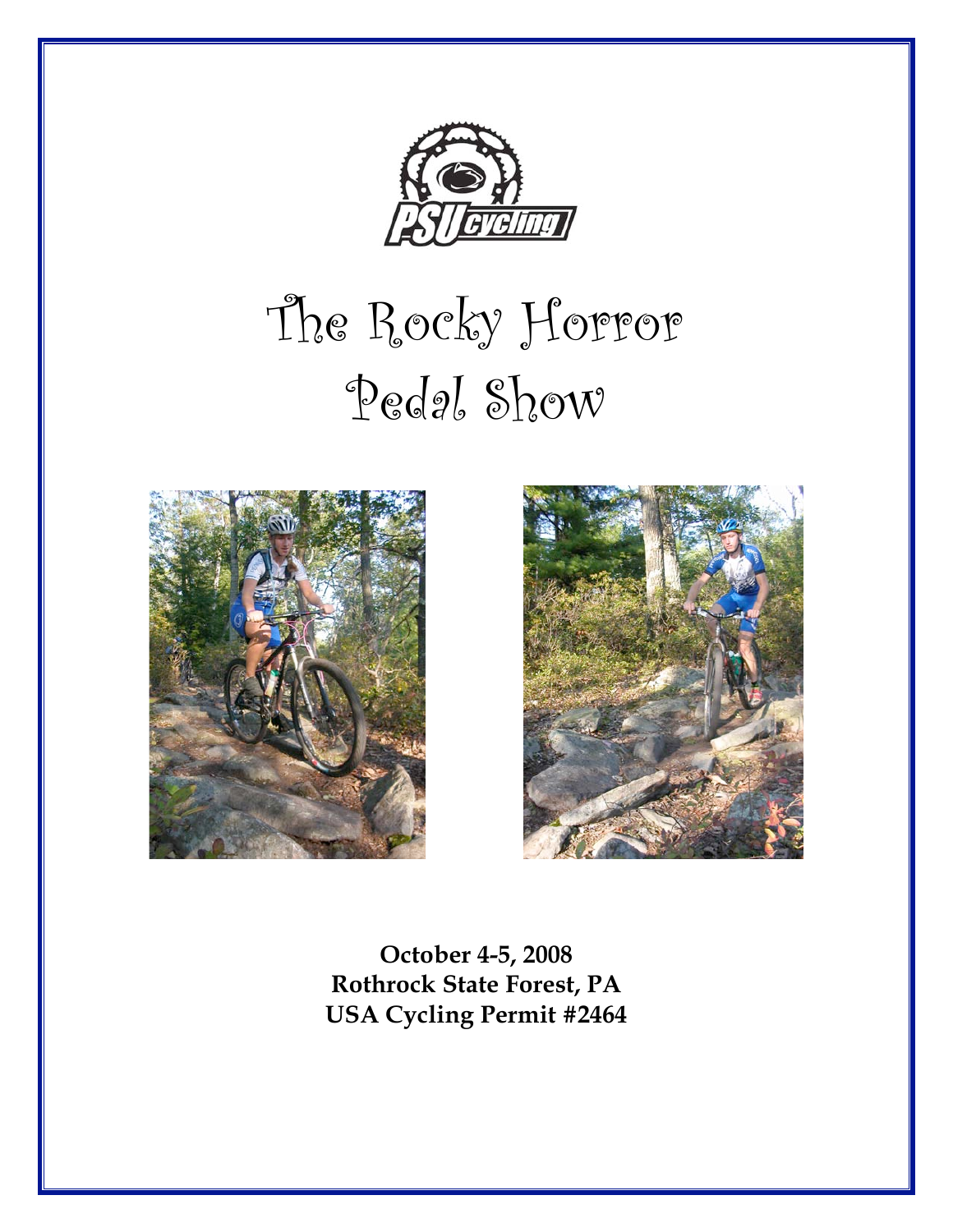



Come experience the best trails Central Pennsylvania has to offer! Our weekend includes an array of challenging courses set in the beautiful Rothrock State Forest, home of the Wilderness 101 and the 2005 Singlespeed World Championships. In addition to our official collegiate events, we will have IMBA Kid's events, camping, a barbeque dinner, and other events to celebrate collegiate cycling.

#### **Course Info**

**Time Trial:** Chicken Head Trail. This course is a quick three miles of rocky, rooty, winding, Central Pennsylvania singletrack and provides a preview of one of the trails in Sunday's cross-country race.

**Downhill course #1:** Old Laurel Run Trail. This is a steep, bench-cut, technical one mile downhill trail featuring many rocks and a significant drop in elevation. Guaranteed to shake you up yet still put a smile on your face.

**Cross Country:** A one-mile fire road climb will break the race apart from the beginning. Don't be a Shittaka—ride it instead! Shittaka Trail and Indian Trail take you generally downhill to Flat Road (aka Bailey Gap Road). After a short climb on Flat Road, you'll turn onto Lewistown Contingent Trail. Watch out for the bridges! Another fire road climb leads to Deer Tick Trail, a winding climb that features rock and log obstacles. At the top is a beauty! Beautiful Trail is a classic ridgetop trail that will challenge your technical skills with rock slabs and gardens. You will then cross a fire road to Chicken Head Trail, in the opposite direction from the TT, which will lead you back to Shittaka Trail for another lap or to the finish.

Depending on your category, you'll do the loop 1-2 times. Start and finish are at the parking area on Cooper's Gap Road, near the intersection with Flat Road.

**Downhill course #2:** Wildcat Gap Trail. A steep and rocky beginning drops you into a challenging rock garden at the bottom. This is a **very** spectator-friendly course and will be an excellent finish to the weekend.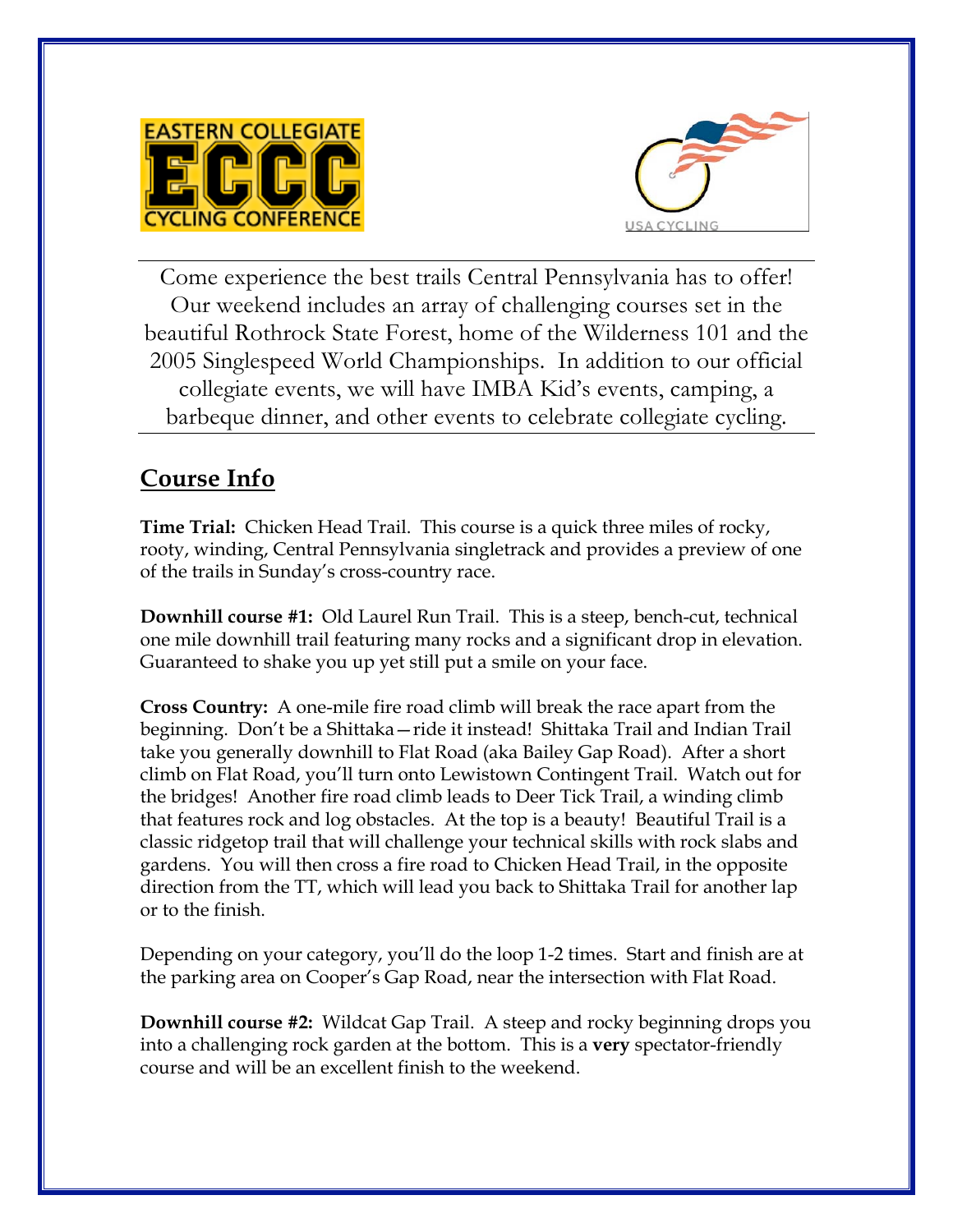#### **Schedule**

#### **Friday, October 3rd:**

8:00 pm – 10:00 pm: Registration at Freeze Thaw Cycles, State College. See maps section for directions.

8:00 pm – On: Cabin and tent check in at Penn Roosevelt 4-H Camp mess hall.

#### **Saturday, October 4th:**

7:00 am-11:30am Registration at Penn Roosevelt 4-H Camp 9:00 am Downhill practice begins at Old Laurel Run Trail\* 9:00 am Men's C TT begins. Riders leave in 1-minute intervals. Men's B TT to follow Men's A TT to follow Women's A TT to follow Women's B TT to follow 11:30 am IMBA Kids' race at 4-H Camp 2:00 pm DH #1 (Old Laurel Run) begins with Men's C Men's B to follow Men's A to follow --10-minute break-- Women's A Women's B 6:00 pm Dinner @ camp

#### **Sunday, October 5:**

8:30 am Downhill practice begins at Wildcat Gap Trail\* 8:30 am Men's C XC (1 lap) 8:35 am Women's B XC (1 lap) 9:00 am Men's A XC (2 laps) 9:05 am Men's B XC (2 laps) 9:10 am Women's A XC (2 laps) 1:00 pm DH #2 (Wildcat) begins with Men's C Men's B to follow Men's A to follow --10-minute break-- Women's A Women's B

\*Shuttles will be supplied during downhill races, but not during practice.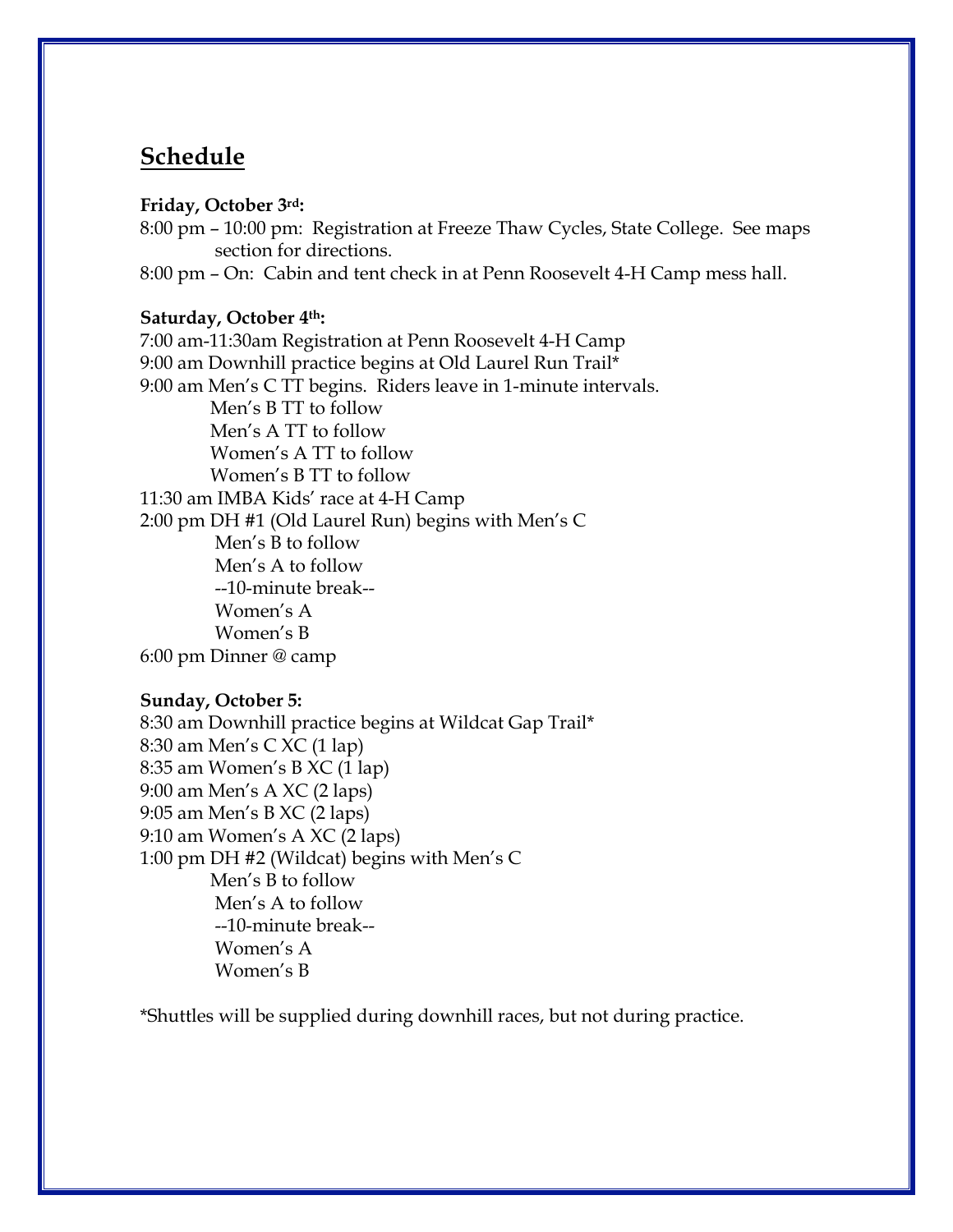#### **Registration Fees**

Cross Country: \$13 Time Trial: \$10 Downhill: \$13 each

Please pre-register using BikeReg.com. Pre-registration accepted until 11pm Thursday, October 2. There will be a \$5 late fee per event for day-of registration.

USA Cycling collegiate licenses are required. One-day and annual licenses will be available.

#### **IMBA Kids' Events**

Saturday, October 4, is IMBA's national "Take a Kid Mountain Biking Day". To celebrate, we will have an obstacle course and a kids' ride on trails around Penn Roosevelt State Park. Please come cheer on our next generation of mountain bikers!

#### **Lodging and Activities Information**

Our weekend base is a rustic 4-H camp at Penn Roosevelt State Park. We'll have cabins, restrooms with showers, a pavilion, and a large field for camping. The documentary "Klunkerz" will be shown on the big screen outside on Saturday night, weather permitting.

Beds in the rustic cabins are \$15 per person. Contact the race director if your team would like to rent an entire cabin. Tents are \$10 for the weekend, with no limit on tent size or occupancy. Prices include both nights. Preregister on BikeReg.com or pay at the camp when you arrive.

Quieter, more secluded camping is located within Penn Roosevelt State Park. Campsites are self-pay and cost approximately \$20 per night.

Hotels are available in Milroy and State College, if necessary.

Dinner Saturday night is a fabulous Central Pennsylvania barbeque feast. A vegetarian option is available. Cost is \$8 pre-registered, or \$10 late registration, per person. Pre-register for dinner on BikeReg.com. We will provide free coffee on Saturday and Sunday mornings. A refrigerator and food storage will be available in the mess hall.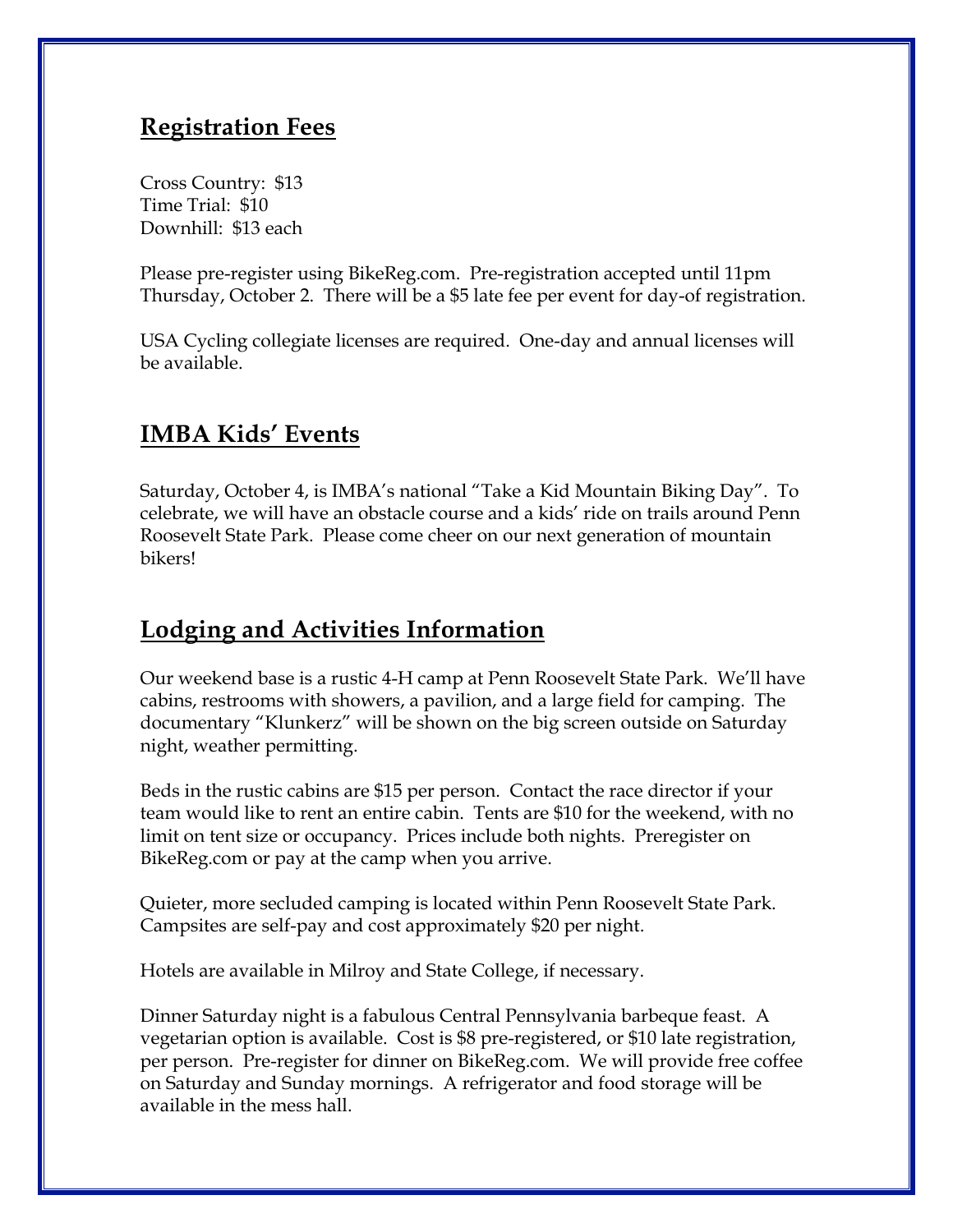The 4-H Camp is at least ten miles from the closest gas station. If you plan to stay at the camp all weekend, we HIGHLY recommend having enough gas to cover the two days—at least half a tank if you're driving to all of the courses!

## **Medical Info**

EMS and an ambulance will be on site. The closest hospital is Mount Nittany Medical Center in State College, PA, a 25-45 minute drive from the race courses. Maps and medical information will be available at the 4-H Camp.

### **Maps and Directions**

Freeze Thaw Cycles is located at 218A Calder Way, State College, PA. http://maps.google.com/maps?f=q&hl=en&geocode=&q=freeze+thaw+cycles& jsv=127d&sll=37.0625,- 95.677068&sspn=61.328812,113.203125&num=10&iwloc=A&iwstate1=saveplace

Here is the Google Maps listing for the 4-H camp at Penn Roosevelt: http://maps.google.com/maps?f=q&hl=en&geocode=&q=penn+roosevelt+state +park&jsv=127d&sll=40.829658,- 77.859421&sspn=0.11638,0.2211&num=10&iwloc=A&iwstate1=saveplace

The 4-H camp is on the picnic side of the lake, up the mountain about 100 yards on Thickhead Mountain Road (Google Maps calls this "Forest Road").

If you have any questions, please use the contact information at the end of the race flyer.

## **Contact Info**

Race Director: Alyssa Gaebel CoachAlyssa@yahoo.com 814-777-1761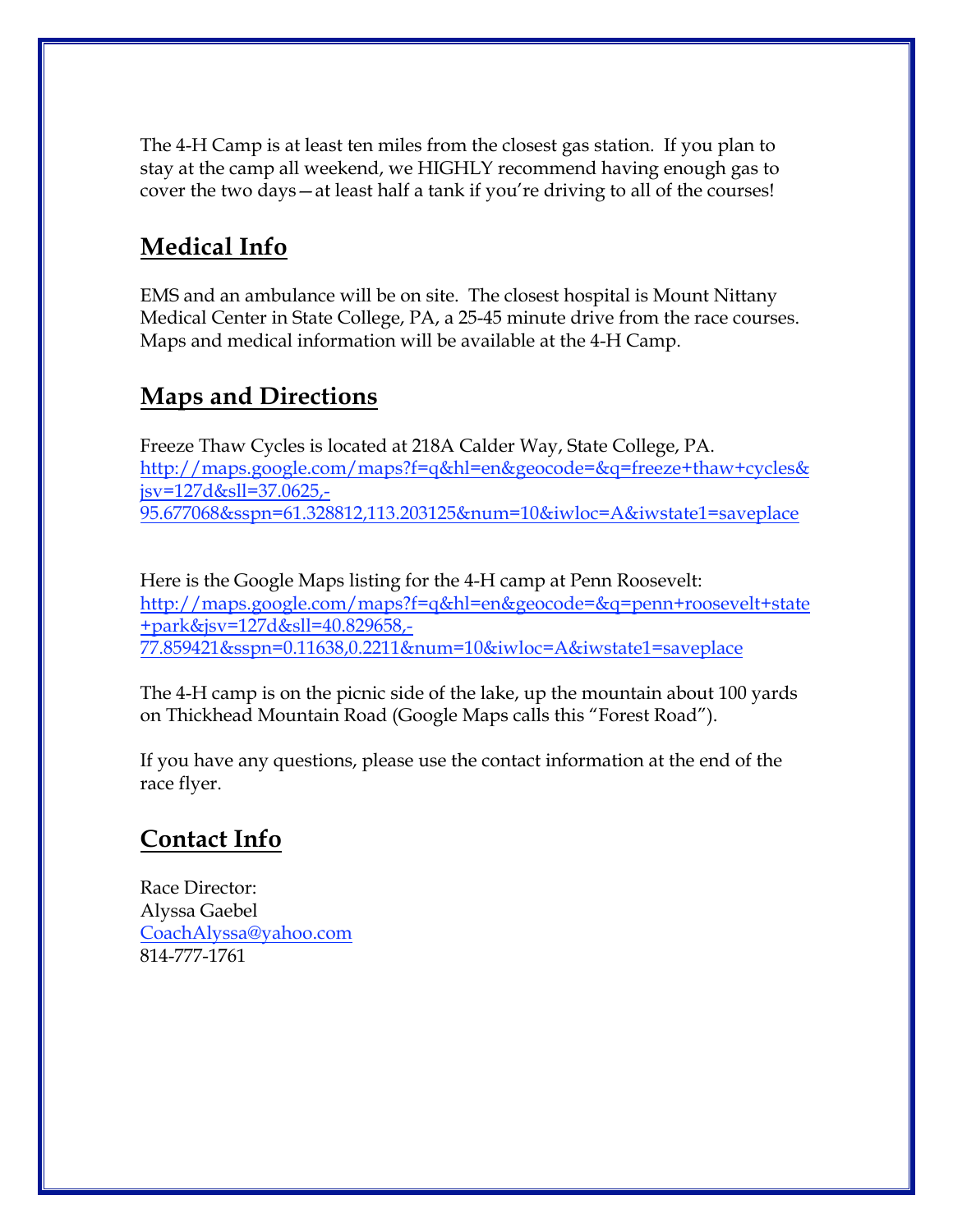## **Thanks to Our Sponsors:**



Freeze Thaw Cycles









**MEBSTER's** 



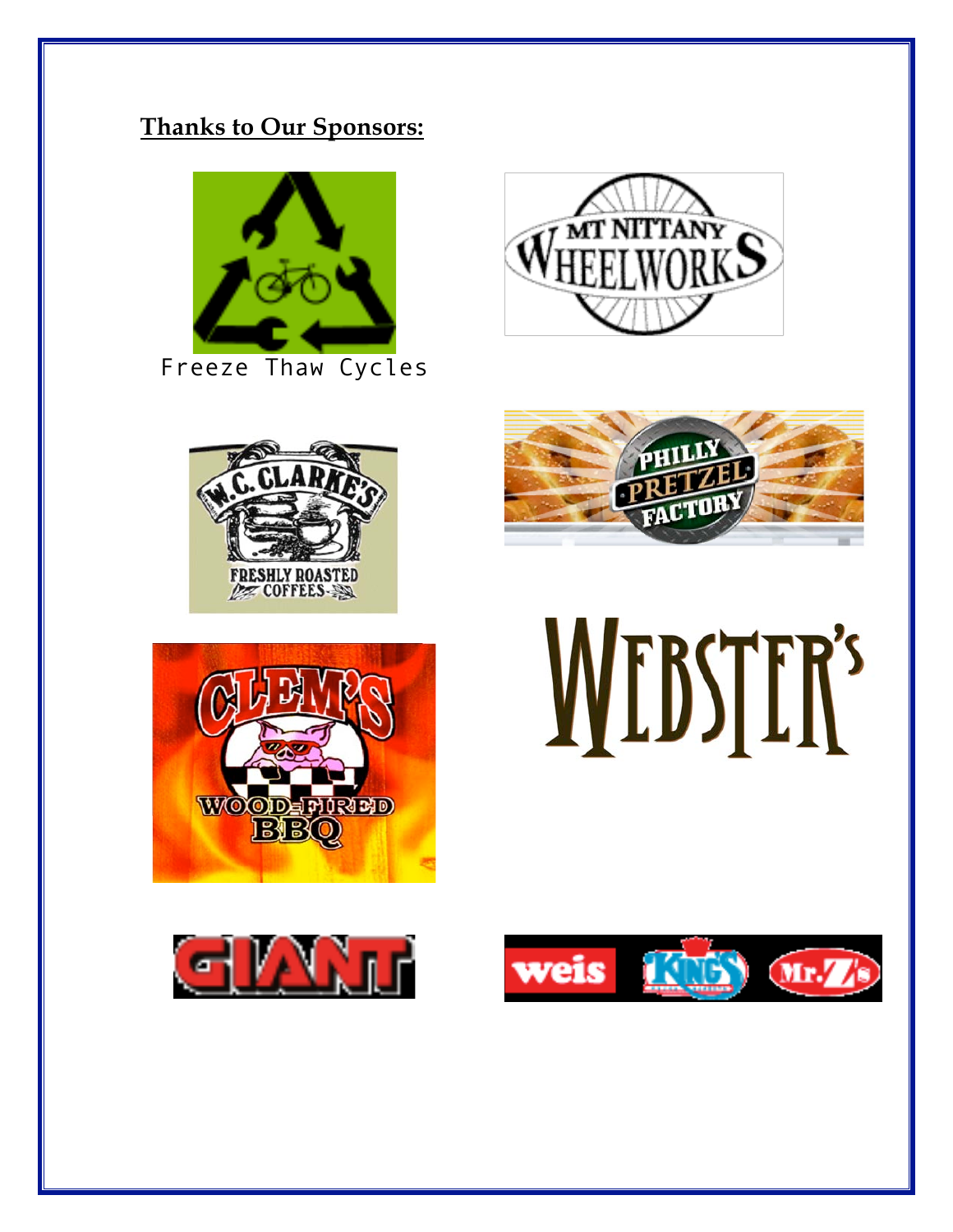